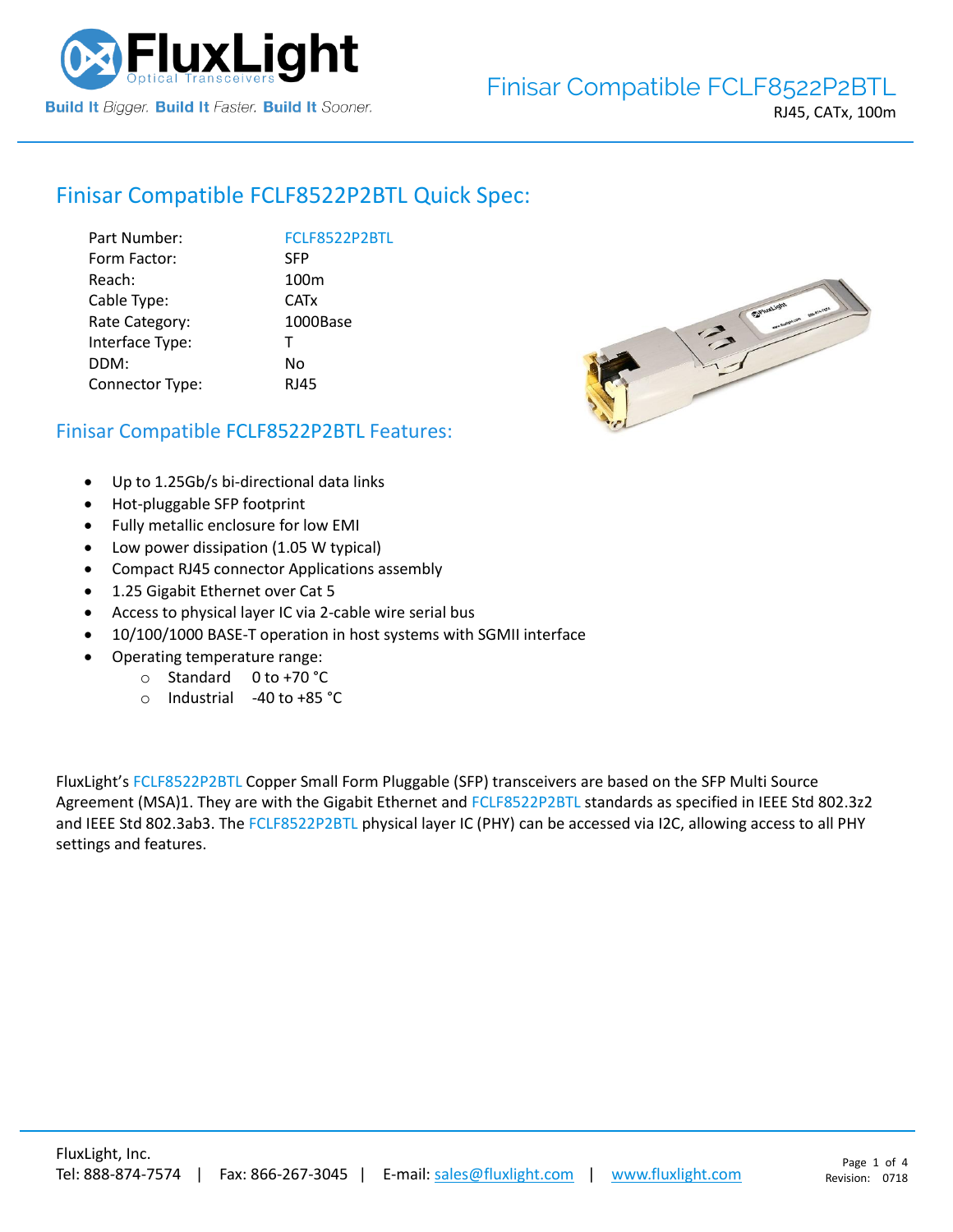

# I. SFP to Host Connector Pin Out

| Pin | Symbol        | Name/Description                                  | <b>Note</b>  |
|-----|---------------|---------------------------------------------------|--------------|
| 1   | <b>VEET</b>   | Transmitter ground (common with receiver ground)  | 1            |
| 2   | <b>TFAULT</b> | Transmitter Fault Not supported                   |              |
| 3   | <b>TDIS</b>   | Transmitter Disable. PHY disabled on high or open | 2            |
| 4   | MOD_DEF(2)    | Module Definition 2. Data line for serial ID      | 3            |
| 5   | MOD_DEF(1)    | Module Definition 1. Clock line for serial ID     | 3            |
| 6   | MOD DEF(0)    | Module Definition 0. Grounded within the module   | 3            |
| 7   | Rate Select   | No connection required                            |              |
| 8   | <b>LOS</b>    | Loss of Signal indication. Not supported          |              |
| 9   | <b>VEER</b>   | Receiver ground (common with transmitter ground)  | 1            |
| 10  | <b>VEER</b>   | Receiver ground (common with transmitter ground)  |              |
| 11  | <b>VEER</b>   | Receiver ground (common with transmitter ground)  | 1            |
| 12  | RD-           | Receiver Inverted DATA out. AC coupled            |              |
| 13  | $RD+$         | Receiver Non-inverted DATA out. AC coupled        |              |
| 14  | <b>VEER</b>   | Receiver ground (common with transmitter ground)  | 1            |
| 15  | <b>VCCR</b>   | Receiver power supply                             |              |
| 16  | <b>VCCT</b>   | Transmitter power supply                          |              |
| 17  | <b>VEET</b>   | Transmitter ground (common with receiver ground)  | 1            |
| 18  | TD+           | Transmitter Non-Inverted DATA in. AC coupled      |              |
| 19  | TD-           | Transmitter Inverted DATA in. AC coupled          |              |
| 20  | <b>VEET</b>   | Transmitter ground (common with receiver ground)  | $\mathbf{1}$ |

Notes:

- 1) Circuit ground is connected to chassis ground
- 2) PHY disabled on TDIS > 2.0V or open, enabled on TDIS < 0.8V
- 3) Should be pulled up with 4.7k 10k Ohms on host board to a voltage between 2.0 V and 3.6 V. MOD\_DEF(0) pulls line low to indicate module is plugged in

### II. +3.3V Volt Electrical Power Interface

The 1000Base-T has an input voltage range of 3.3 V +/- 5%. The 4 V maximum voltage is not allowed for continuous operation.

| <b>Parameter</b>   | <b>Symbol</b> | <b>Min</b> | Typ | <b>Max</b> | <b>Units</b> | <b>Notes/Conditions</b>                                                                 |
|--------------------|---------------|------------|-----|------------|--------------|-----------------------------------------------------------------------------------------|
| Supply<br>Current  | Is            |            | 320 | 375        | mA           | 1.2W max power over full range of<br>voltage and temperature. See caution<br>note below |
| Input Voltage      | <b>Vcc</b>    | 3.13       | 3.3 | 3.47       |              | Referenced to GND                                                                       |
| Maximum<br>Voltage | Vmax          |            |     | 4          | v            |                                                                                         |
| Surge Current      | Isurge        |            |     | 30         | mA           | Hot plug above steady state current. See<br>caution note below                          |

### **+3.3 Volt Electrical Power Interface**

Caution: Power consumption and surge current are higher than the specified values in the SFP MSA.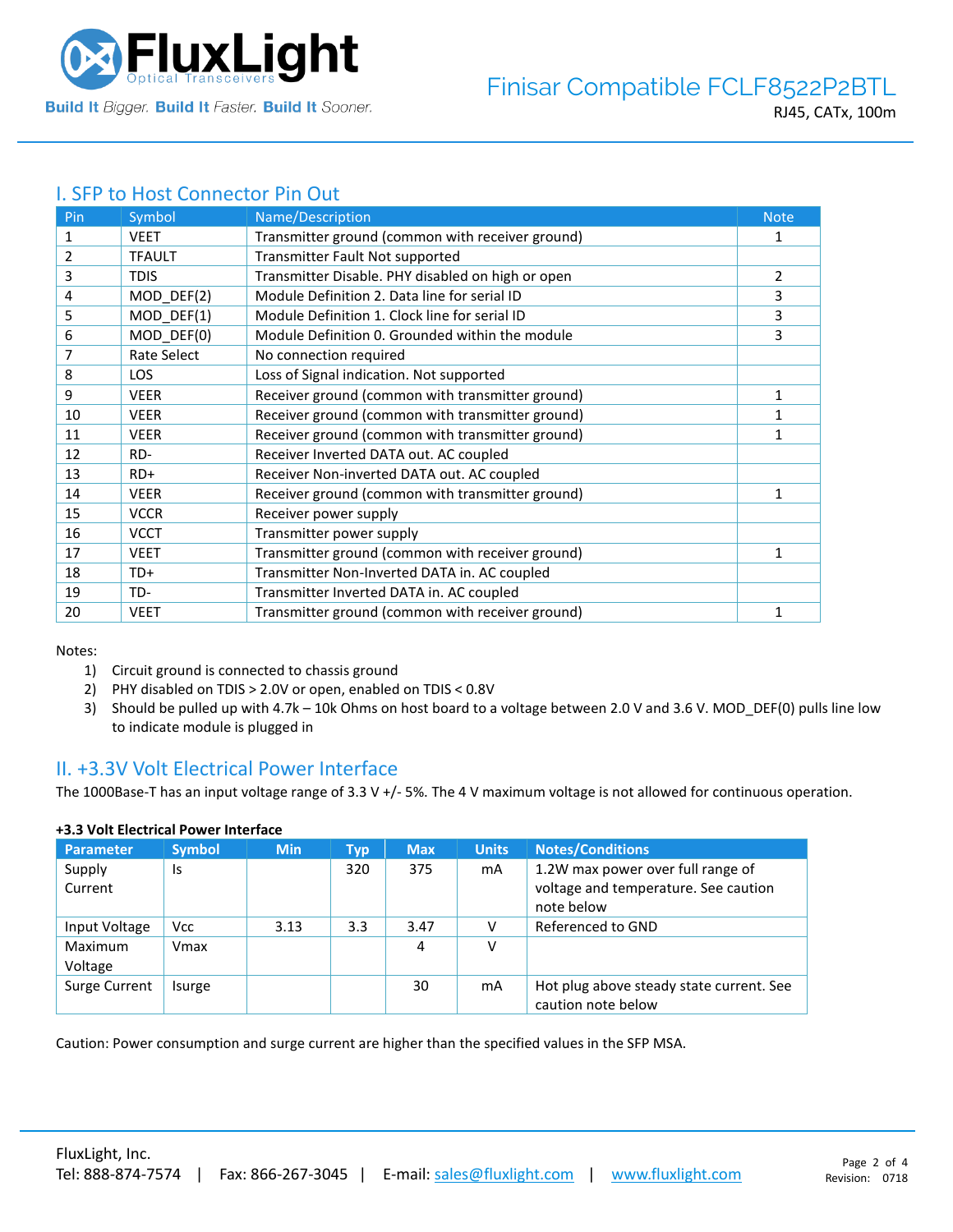

### III. Low-Speed Signals

MOD\_DEF(1) (SCL) and MOD\_DEF(2) (SDA), are open drain CMOS signals (see section VII, "Serial Communication Protocol"). Both MOD\_DEF(1) and MOD\_DEF(2) must be pulled up to host\_Vcc.

#### **Low-Speed Signals, Electronic Characteristics**

| Parameter                        | Symbol     | Min              | <b>Max</b>       | <b>Units</b> | Notes/Conditions                                                          |
|----------------------------------|------------|------------------|------------------|--------------|---------------------------------------------------------------------------|
| <b>SFP Output LOW</b>            | <b>VOL</b> | 0                | 0.5              | V            | 4.7k to 10k pull-up to host_Vcc,<br>measured at host side of<br>connector |
| <b>SFP Output</b><br><b>HIGH</b> | <b>VOH</b> | host $Vcc - 0.5$ | host $Vec + 0.3$ | V            | 4.7k to 10k pull-up to host Vcc,<br>measured at host side of<br>connector |
| SFP Input LOW                    | <b>VIL</b> | 0                | 0.8              | V            | 4.7k to 10k pull-up to Vcc,<br>measured at SFP side of<br>connector       |
| <b>SFP Input HIGH</b>            | <b>VIH</b> | $\mathcal{P}$    | $Vcc + 0.3$      | V            | 4.7k to 10k pull-up to Vcc,<br>measured at SFP side of<br>connector       |

## IV. High-Speed Electrical Interface

All high-speed signals are AC-coupled internally.

#### **High-Speed Electrical Interface, Transmission Line-SFP**

| Parameter | <b>Symbol</b> | <b>Min</b> | Typ | <b>Max</b> | <b>Units</b> | <b>Notes/Conditions</b>            |
|-----------|---------------|------------|-----|------------|--------------|------------------------------------|
| Line      | fL            |            | 125 |            | MHz          | 5-level encoding, per IEEE 802.3ab |
| Frequency |               |            |     |            |              |                                    |
| Tx Output | Zout, TX      |            | 100 |            | Ohm          | Differential, for all frequencies  |
| Impedance |               |            |     |            |              | between 1MHz and 125MHz            |
| Rx Input  | Zin.RX        |            | 100 |            | Ohm          | Differential, for all frequencies  |
| Impedance |               |            |     |            |              | between 1MHz and 125MHz            |

#### **High-Speed Electrical Interface, Host-SFP**

| Parameter          | Symbol   | <b>Min</b> | <b>Typ</b> | <b>Max</b> | <b>Units</b> | <b>Notes/Conditions</b> |
|--------------------|----------|------------|------------|------------|--------------|-------------------------|
| Single ended data  | Vinsing  | 250        |            | 1200       | mV           | Single ended            |
| input swing        |          |            |            |            |              |                         |
| Single ended data  | Voutsing | 350        |            | 800        | mV           | Single ended            |
| output swing       |          |            |            |            |              |                         |
| Rise/Fall Time     | $Tr.$ Tf |            | 175        |            | psec         | 20%-80%                 |
| Tx Input Impedance | Zin      |            | 50         |            | <b>Ohm</b>   | Single ended            |
| Rx Output          | Zout     |            | 50         |            | <b>Ohm</b>   | Single ended            |
| Impedance          |          |            |            |            |              |                         |